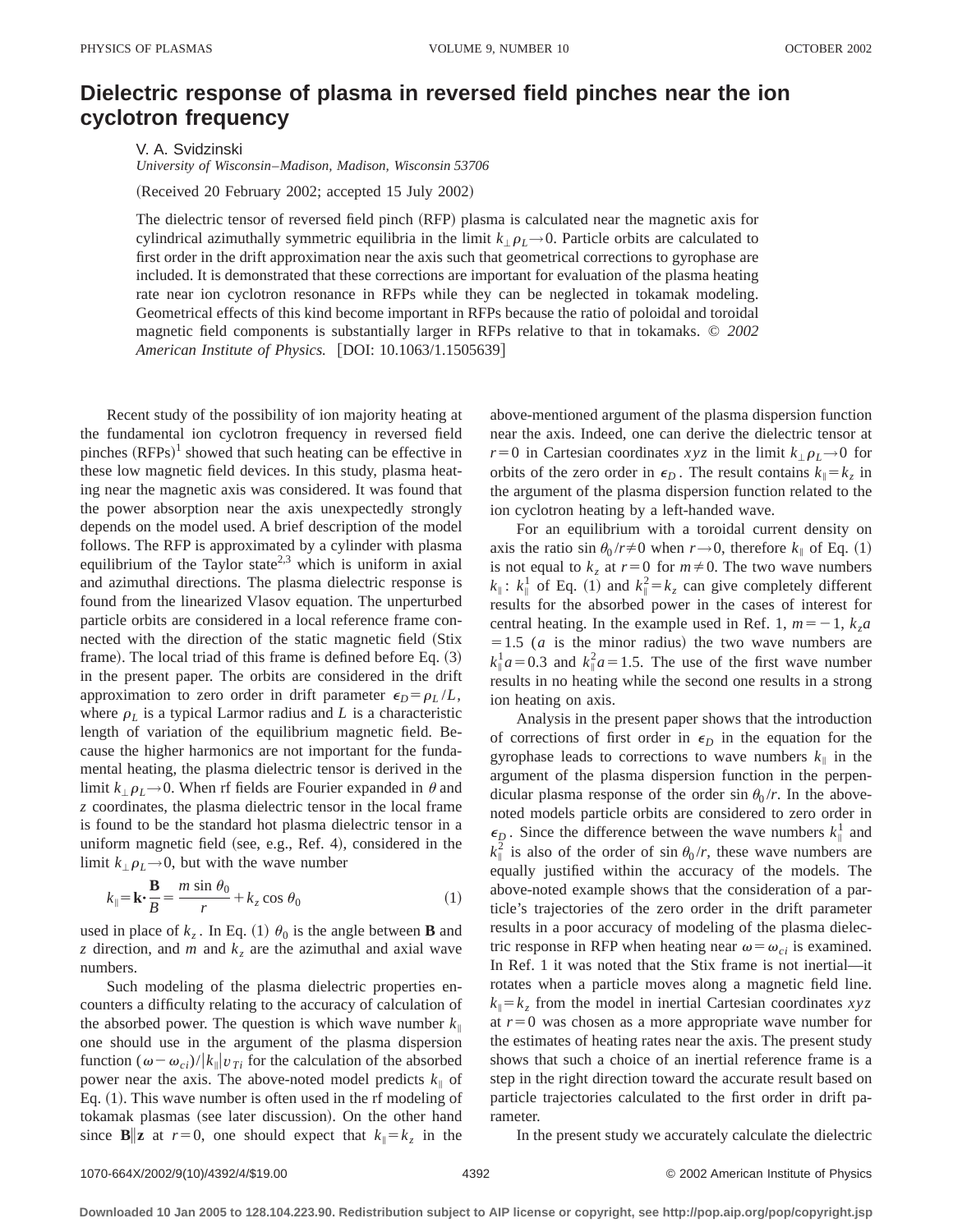properties of the plasma near the axis by considering particle orbits to first order in drift parameter. The first-order corrections account for magnetic field geometry and compensate the rotation of the reference frame. We derive the proper dielectric tensor analytically in the limit  $k_{\perp} \rho_L \rightarrow 0$ . Because the effects due to trapped particles are minimal near the magnetic axis, such a model accurately approximates the dielectric properties of RFP in this region.

The Stix frame, connected with the local direction of the equilibrium magnetic field, is not inertial for a moving particle. The difference between the Stix frame and an inertial frame leads to a correction in the equation for gyrophase when the particle's motion is considered in the drift approximation (see the discussion by Littlejohn<sup>5</sup> and Ref. 6). Another correction to the gyrophase is more directly related to the magnetic field geometry. It is due to nutation (or tilting back and forth) of the value of **b** ( $\mathbf{b} = \mathbf{B}/B$ ) as it is seen by the gyrating particle.<sup>5</sup> We refer to both these corrections as geometrical corrections to the gyrophase. Such corrections belong to first-order terms in  $\epsilon_D$ . In the rf modeling of tokamak plasmas with the poloidal magnetic field, emphasis is placed on accounting for the large parallel gradient in the equilibrium magnetic field. The parallel gradient of the magnetic field introduces significant numerical complication even in the case when the unperturbed particle orbits are calculated to zero order in  $\epsilon_D$ . For this reason, the higher accuracy particle orbits are not considered in practical full wave simulations, see Refs. 7 and 8 (FISIK, TORIC codes) and Refs. 9 and 10 (ALCYON code). On the other hand, the rotational transform in tokamaks is relatively small. As will be seen from the analysis in this paper, the correction to  $k_{\parallel}$  of Eq.  $(1)$  in the perpendicular plasma response due to the geometrical corrections to the gyrophase is  $\sim \sin \theta_0 / r$  with  $\sin \theta_0 = B_\theta / B$ . The ratio  $B_\theta / B$  is small in tokamaks, which probably justifies the neglect of the effects due to geometrical corrections to the gyrophase in rf modeling of tokamak plasmas.

In a recent formulation of the constitutive relation of axisymmetric toroidal plasmas by Brambilla<sup>11</sup> the particle's gyrophase is calculated in the Stix frame to zero order in  $\epsilon_D$ . Thus the geometrical corrections to particle's gyrophase are not included in this formulation. In a detailed analysis of the rf response of tokamak plasmas made by Lamalle<sup>12</sup> the drift approximation is used to first order in  $\epsilon_D$  inclusively and the geometrical corrections to the gyrophase are included in a general description. In the following comparison of different theoretical models made by  $Lamalle<sup>13</sup>$  it was identified that the correction to the gyrophase due to the curvature and twist of the magnetic field lines is not included in the full wave simulations in tokamaks. The emphasis in this comparison is made on the proper modeling of the parallel gradient of magnetic field, while the geometrical corrections to the gyrophase are not included in the main points of comparison. Thus we may conclude that such geometrical effects are considered as not important in present day rf modeling of tokamaks, which seems to be appropriate in view of our remark about the smallness of the corresponding correction for tokamak magnetic field.

than in tokamaks (poloidal and toroidal components of magnetic field in RFPs are comparable<sup>14</sup>). As follows from our earlier discussion the geometrical corrections to the gyrophase in RFPs are important and they have to be included in RFP modeling for a proper evaluation of power absorption near ion cyclotron resonance. Our calculation is different from the analysis in Refs. 12 and 13 in the following. We consider the region near magnetic axis where particle orbits are simplified such that an explicit analytical result is possible. In these references a general formulation in tokamak geometry is made such that analytical results are possible only in limiting cases. This formulation is not valid near the axis because for the basis used in Ref. 12, the expansion over the drift parameter  $\epsilon_D$  diverges as  $r \rightarrow 0$  (see the remark in the following). Thus our result is not the limiting case of expressions obtained in the above-mentioned references. We now briefly outline the derivation of the corrected plasma dielectric response.

We derive the dielectric tensor by integration of the linearized Vlasov equation considering simplified particle orbits and taking the limit  $k_{\perp} \rho_L \rightarrow 0$ . We modify the standard calculations performed in the case of a uniform magnetic field  $(see, e.g., Ref. 15)$  to our case of twisted field lines in the RFP. The plasma current is obtained in terms of an integral along the unperturbed particle orbits,<sup>15</sup>

$$
\mathbf{j}(\mathbf{r},t) = -\sum_{\alpha} \frac{n_{\alpha}e^2}{m_{\alpha}} \int \mathbf{v} \, d\mathbf{v} \int_{-\infty}^t dt' \, \mathbf{E}(\mathbf{r}',t') \, \frac{\partial F_{\alpha}}{\partial \mathbf{v}'},\qquad(2)
$$

where  $\alpha$  denotes ions (with  $Z_{\alpha} = 1$ ) or electrons; **r**', **v**' are the solution of the equations of motion in equilibrium magnetic field satisfying the "final" conditions  $\mathbf{v}'(t'=t)=\mathbf{v}$ ,  $\mathbf{r}'(t'=t) = \mathbf{r}$ . The positioning of the density  $n_a$  outside the integral is justified in the limit of zero Larmor radius. In our derivation the unperturbed distribution function  $F_a$  is a normalized Maxwellian. Similar calculations can be carried out for non-Maxwellian distribution functions as well.

The equilibrium magnetic field has components  $B_{\theta}(r)$ ,  $B_7(r)$  ( $B_7=0$ ). The local triad of unit vectors of the Stix frame is  $e_r$ ,  $e_{\tilde{\theta}}$ ,  $e_{\tilde{z}}$ , where  $e_{\tilde{z}} \parallel \mathbf{B}$  and  $e_{\theta} \in e_{\tilde{z}} \times e_r$ . We consider vectors  $\mathbf{j}$ ,  $\mathbf{E}$ ,  $\mathbf{v}$ ,  $\mathbf{v}'$  in the Stix frame. Assuming time dependence  $\propto$ exp( $-i\omega t$ ) for **j** and **E**, we perform a Fourier transform of Eq.  $(2)$  in  $\theta$  and *z* coordinates. We obtain

$$
\mathbf{j}(r) = -\sum_{\alpha} \frac{n_{\alpha}e^2}{m_{\alpha}} \int \mathbf{v} d\mathbf{v}
$$
  
 
$$
\times \int_{-\infty}^{t} dt' \mathbf{E}(r) \frac{\partial F_{\alpha}}{\partial \mathbf{v}'} \cdot e^{-i[m(\theta - \theta') + k_z(z - z') - \omega(t - t')]}. \tag{3}
$$

Now the components of **j** and **E** are the Fourier harmonics of corresponding components of rf current and electric field with the azimuthal and axial wave numbers  $m$  and  $k_z$ . In Eq. (3) we assumed that  $r' = r$  due to the limit  $k_{\perp} \rho_L \rightarrow 0$ .

To find the orbits with improved accuracy one should consider particle's equations of motion in drift approximation to first order in the parameter  $\epsilon_D$ , see, e.g., Ref. 6. Accurate treatment of these equations leads to a relatively complicated calculation of plasma dielectric response. Such calculation for the helical magnetic field is made by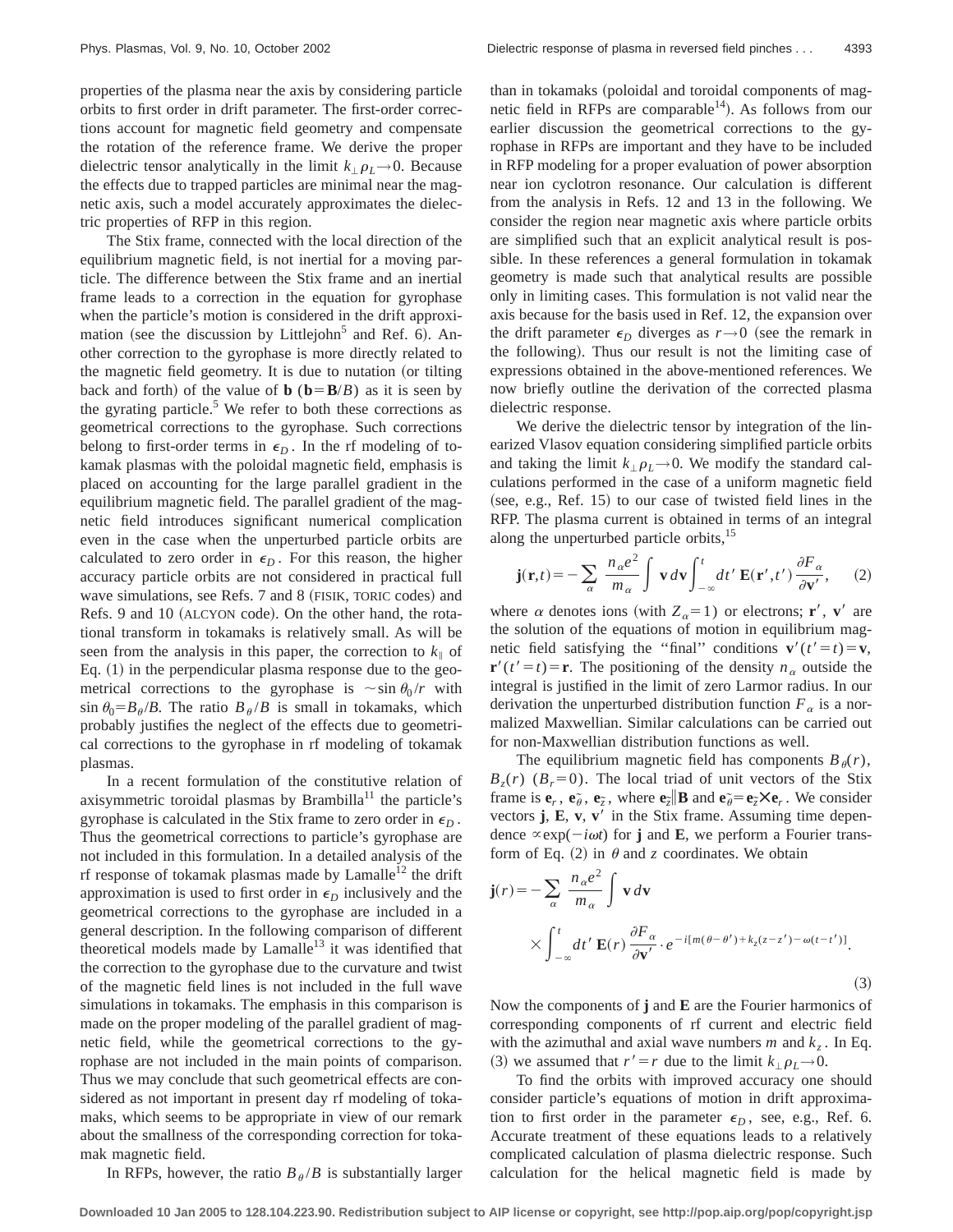Mikhailovskii.<sup>16</sup> In this calculation the geometrical corrections to the gyrophase are neglected while other effects of the helical magnetic field are retained. We accurately calculate the plasma dielectric response near the axis; in this region the drift contributions are small and the equations of motion are significantly simplified.

Near the axis the velocity components in the Stix frame are considered in the form

$$
v_{\tilde{z}} = v_{\parallel}, \quad v_r = v_{\perp} \cos(\varphi - \theta), \quad v_{\tilde{\theta}} = v_{\perp} \sin(\varphi - \theta) \quad (4)
$$

and the time evolution is described by

$$
\dot{v}_{\parallel} = 0, \quad \dot{v}_{\perp} = 0,\tag{5}
$$

$$
\begin{split} \dot{\varphi} &= -\,\omega_{c\,\alpha} - \frac{v_{\parallel}}{2} \mathbf{e}_{\tilde{z}} \cdot (\nabla \times \mathbf{e}_{\tilde{z}}) \\ &= -\,\omega_{c\,\alpha} - \frac{v_{\parallel}}{2} \bigg( \,\theta_{0}^{\prime} + \frac{\sin\,\theta_{0}\cos\,\theta_{0}}{r} \bigg). \end{split} \tag{6}
$$

In Eq. (4)  $\theta$  is the particle's azimuthal position in cylindrical coordinates (not the position of the guiding center) while the right-hand side of Eq.  $(6)$  is evaluated at the location of the guiding center. The prime in Eq.  $(6)$  denotes the derivative with respect to  $r$ .  $\varphi$  in Eqs. (4) and (6) can be considered as a gyrophase defined in a quasi-inertial frame (i.e., free from the singularity of the Stix frame). The geometrical correction to the gyrophase in Eq.  $(6)$  is due to the nutation of **b** as seen by the gyrating particle. The correction due to twisting of the Stix frame is incorporated in Eq.  $(4)$ . A direct substitution of particle velocity of Eqs.  $(4)$ – $(6)$  into the equations of motion shows that the inaccuracy in these equations is of the order of  $\epsilon_D$  sin  $\theta_0$  when sin  $\theta_0 \gtrsim \epsilon_D$  or  $\epsilon_D^2$  when sin  $\theta_0 \le \epsilon_D$ . This inaccuracy is reduced by the factor sin  $\theta_0$  relative to the case when geometrical corrections to the gyrophase are not included. Thus the orbits of Eqs.  $(4)$ – $(6)$  provide an adequate accuracy for the calculation of resonant rf plasma response near the axis. It should be noted that the orbits of Eqs.  $(4)$ –  $(6)$  are not obtained from the standard form of the drift approximation (Ref. 6). Because of the divergence of  $\nabla \times \mathbf{e}_{\theta}$ when  $r \rightarrow 0$  the Stix reference frame is not appropriate for formulating the drift approximation near the axis.

The integral over the particle velocity  $\bf{v}$  in Eq.  $(3)$  is performed in cylindrical coordinates connected with the Stix frame. Particle velocity at a moment  $t<sup>3</sup>$  is calculated in the Stix frame connected with the point at which particle is located. We introduce left- and right-handed perpendicular field components  $E_+$  and  $E_-$  such that  $E_{\pm} = (E_r \pm iE_{\theta}^2)/\sqrt{2}$ . Taking into account Eq.  $(4)$  the time integral in Eq.  $(3)$  becomes

$$
\int_{-\infty}^{t} dt' \left\{ \frac{v_{\perp}}{v} \frac{E_{+}}{\sqrt{2}} e^{-i[(m+1)(\theta - \theta') - (\varphi - \varphi')] - i\tilde{\varphi}} \right.\n+ \frac{v_{\perp}}{v} \frac{E_{-}}{\sqrt{2}} e^{-i[(m-1)(\theta - \theta') + (\varphi - \varphi')] + i\tilde{\varphi}} \n+ \frac{v_{\parallel}}{v} E_{\tilde{z}} e^{-im(\theta - \theta')} \left\{ \frac{\partial F_{\alpha}}{\partial v} e^{-i[k_{z}(z - z') - \omega(t - t')]}, \right. \tag{7}
$$

where  $v = \sqrt{v_{\perp}^2 + v_{\parallel}^2}$ . In Eq. (7)  $\tilde{\varphi}$  is a dummy variable of integration in velocity space (we changed  $\tilde{\varphi} = \varphi - \theta$ ). Within the considered accuracy one can substitute the coordinates of the guiding center in place of  $\theta'$  and  $z'$  in Eq. (7), such that

$$
\theta' = \theta - \frac{v_{\parallel} \sin \theta_0}{r} (t - t'),\tag{8}
$$

$$
z' = z - v_{\parallel} \cos \theta_0 (t - t'). \tag{9}
$$

The use of guiding center coordinates in Eq.  $(7)$  instead of the exact particle coordinates is justified due to the following. The correction to the *z* coordinate due to finite Larmor radius is a small parameter which can be neglected in the limit  $k_{\perp} \rho_L \rightarrow 0$ . The same condition holds for the  $\theta$  coordinate when  $r \gg \rho_L$ , but it is not valid when  $r \sim \rho_L$ . From relations between  $E_r$ ,  $E_\theta$  and  $E_x$ ,  $E_y$  we find that as  $r \rightarrow 0$ ,

$$
E_{+} = \frac{E_r + iE_\theta}{\sqrt{2}} = \frac{E_x + iE_y}{\sqrt{2}} e^{-i\theta},\tag{10}
$$

$$
E_{-} = \frac{E_r - iE_\theta}{\sqrt{2}} = \frac{E_x - iE_y}{\sqrt{2}} e^{i\theta},\tag{11}
$$

which means that  $E_+(r=0) \neq 0$  only for  $m=-1$  and  $E_-(r=0)$  $(50 \neq 0) \neq 0$  only for  $m=1$ . Similarly  $E_z(r=0) \neq 0$  only for  $m=1$ . = 0. Thus we can deduce that for small radii  $r \leq \rho_L$  the  $\theta - \theta'$ dependence vanishes in Eq.  $(7)$  for the realistic electric fields which validates Eq.  $(8)$  in this region as well.

We substitute orbits of Eqs. (8) and (9) and  $\varphi - \varphi'$  resulting from Eq.  $(6)$  into Eq.  $(7)$ . We compare the resulting integral with the corresponding integral in a uniform plasma with magnetic field in *z* direction. The terms in the resulting integral are obtained from the corresponding terms for the uniform magnetic field by substitution  $k_z \rightarrow k_{\parallel}^+$  in the term with  $E_+$ ,  $k_z \rightarrow k_{\parallel}^-$  in the term with  $E_-$  and  $k_z \rightarrow k_{\parallel}$  in the term with  $E_{\tilde{z}}$ , where

$$
k_{\parallel} = \frac{m \sin \theta_0}{r} + k_z \cos \theta_0,
$$
  
\n
$$
k_{\parallel}^+ = k_{\parallel} + k_s + k_c, \quad k_{\parallel}^- = k_{\parallel} - k_s - k_c,
$$
  
\n
$$
k_s = \frac{1}{2} \left( \theta_0' + \frac{\sin \theta_0 \cos \theta_0}{r} \right), \quad k_c = \frac{\sin \theta_0}{r}.
$$
\n(12)

Therefore the dielectric tensor in our geometry can be found from the dielectric tensor in the uniform magnetic field by the appropriate substitution of wave numbers  $k_{\parallel}^+$ ,  $k_{\parallel}^-$ ,  $k_{\parallel}$  in place of  $k_z$ . The correction  $k_s$  is due to the nutation of **b** within gyro-orbit (or due to the shear of magnetic field), the correction  $k<sub>c</sub>$  is due to the twisting of the local coordinate frame.

The resulting conductivity tensor in our geometry is

$$
j_{+} = \frac{j_{r} + ij\tilde{\theta}}{\sqrt{2}} = \frac{\omega}{4\pi i} \sum_{\alpha} \frac{\omega_{p\alpha}^{2}}{\omega^{2}} \frac{\omega}{|k_{\parallel}^{+}|v_{T\alpha}} Z\left(\frac{\omega - \omega_{c\alpha}}{|k_{\parallel}^{+}|v_{T\alpha}}\right) E_{+} ,
$$
\n(13)

**Downloaded 10 Jan 2005 to 128.104.223.90. Redistribution subject to AIP license or copyright, see http://pop.aip.org/pop/copyright.jsp**